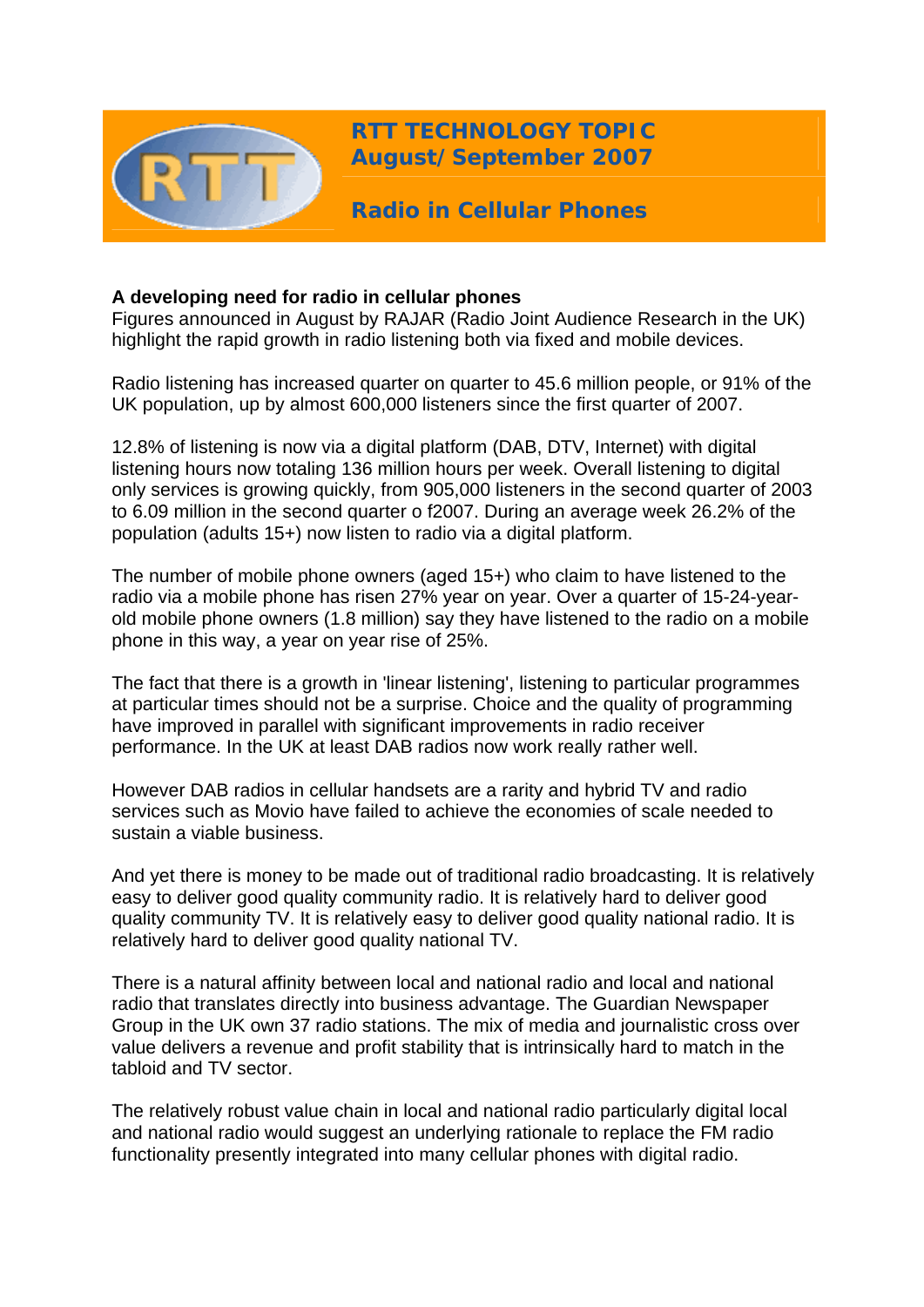From a mobile user perspective it is easier when walking to listen to radio than to watch TV.

It is of course technically feasible to access digital radio via the internet via a cellular phone using a cellular downlink.

We would however argue that this is neither power nor spectrally efficient.

A separate but integrated broadcast receiver if well implemented has the potential to deliver a better user experience both in terms of power drain and audio quality.

## **Broadcast receiver technology and spectral options**

The problem globally is to decide which of the many available flavours of digital radio to include and which bands to support in a small form factor device.

Digital radio can also include TV. Until recently BT were using DAB to deliver IP TV in the VHF band in the UK. Crown Castle had a similar trial in the US at L Band.

Similarly digital radio can be delivered over digital TV channels.

Traditional distinctions between radio and TV are therefore no longer valid. Decisions on which delivery option to use for a particular service should therefore be a function of available bandwidth and the 'cost' of that bandwidth both in terms of dollar cost and transmission and receiver efficiency.

Table 1 shows the range of broadcast system and spectral options available between long wave and L band

| Radio Band         | Frequency      | Operational | Digital broadcast system |
|--------------------|----------------|-------------|--------------------------|
|                    |                | bandwidth   | options                  |
| Long Wave          | 3 kHz-300 kHz  | <300 KHz    | DRM (DRM- digital AM)    |
| <b>Medium Wave</b> | 300 kHz-3000   | <3000 KHz   | <b>DRM</b>               |
|                    | kHz (3 MHz)    |             |                          |
| <b>Short Wave</b>  | 3 MHz - 30 MHz | $<$ 30 MHz  | <b>DRM</b>               |
| <b>VHF Band I</b>  | 47-68 MHz      | 21MHz       | DRM+                     |
| <b>VHF OIRT</b>    | 65.8-74 MHz    | 10 MHz      | DRM+                     |
| (Russia)           |                |             |                          |
| <b>VHF Japan</b>   | 76-90 MHz      | 14 MHz      | DRM+                     |
| VHF (Band 2)       | 87.5-107.9 MHz | 20 MHz      | DRM+                     |
| VHF (Band 3)       | 174 - 233 MHz  | 12 MHz      | DAB (218-230 MHz)        |
| UHF (Band 4)       | 470-790 MHz    | 320 MHz     | DVB/DVBH/ATSC/ISDBT/     |
|                    |                |             | MediaFlo                 |
| UHF (Band 5)       | 790-862        | 70 MHz      | DVB/DVB-H                |
|                    |                |             | ATSC/ISDBT/ MediaFlo     |
|                    |                |             |                          |
| L Band             | 1452-1492      | 40 MHz      | DAB/DMB World space      |
|                    |                |             | (1453-1490)              |
|                    | 1670-1675      | 5 MHz       | DVB-H                    |

### Table 1 **System options and Frequency allocations - Long Wave to L Band**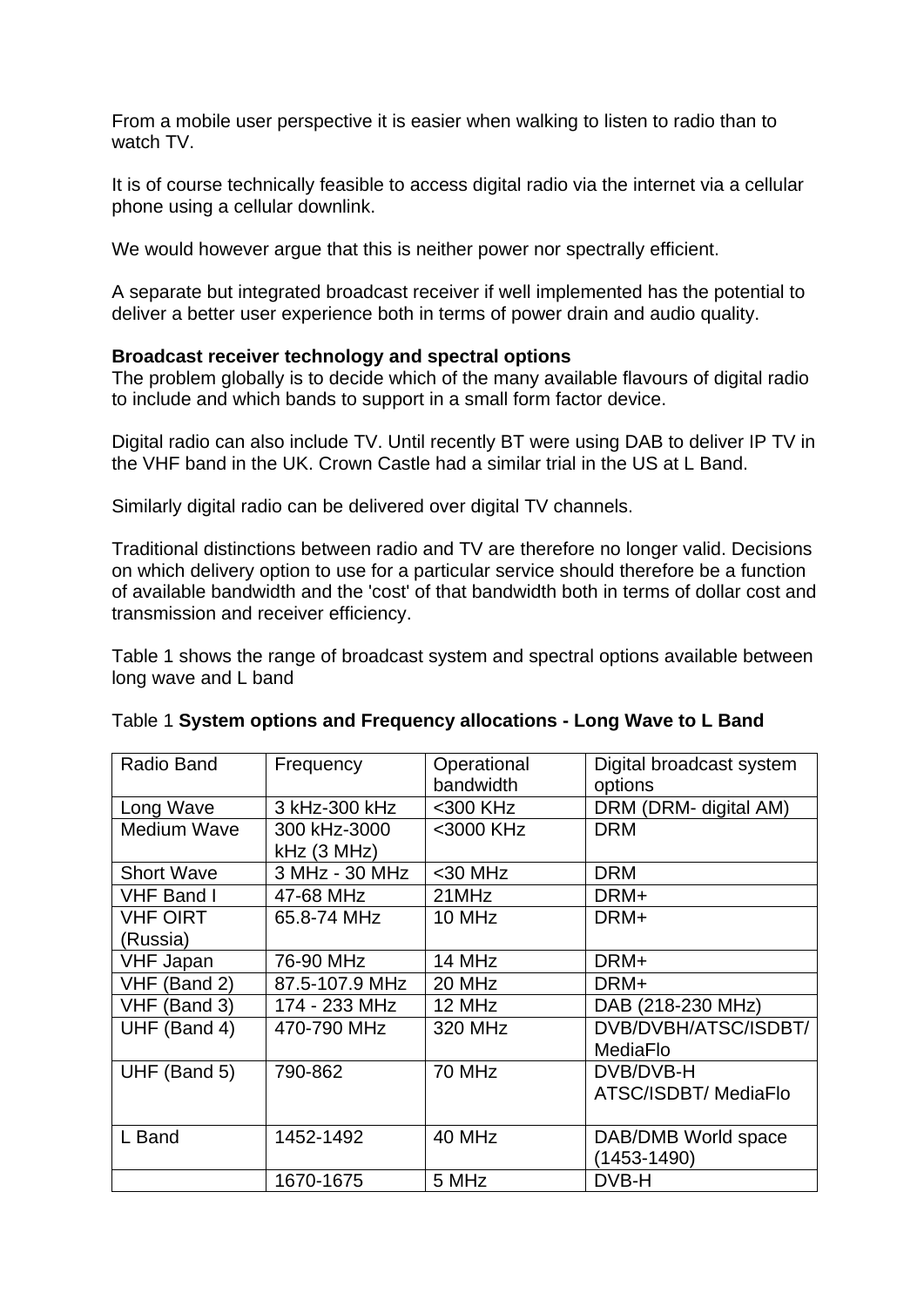Long wave, medium wave and short wave USB DRM receiver modules are already available for use with lap tops. DRM+ is presently being finalized as a standard for VHF.

The number of digital channels in the VHF band is however likely to be limited at least over the next 5 to seven years due to the present global dominance of FM and an understandable regulatory hesitance to enforce a more rapid transition.

There are additional allocations for broadcasting in S band, mainly satellite services, for example SDARS used in the US by XM Radio and Sirius. These satellite based systems work well when accessed via an optimised antenna installed with a ground plane for example on a car or truck roof. They are less optimum for small form factor hand held devices.

There are substantial commonalities between Digital Radio Mondiale, DAB, DVB, DVB H and ISDB-T in that they all use OFDM as of course do Wi Fi , WiMax and LTE.

Thus it is reasonably easy to produce a tuner that can handle most if not all of the terrestrial broadcast technology options.

This is not the same as producing a tuner that can work effectively across all spectral options.

### **UHF as an option for digital radio delivery**

The form factors of present cellular handsets are rather small for long wave and medium wave and VHF but it is possible to design compact antennas that work at these frequencies quite adequately.

FM radios at VHF work perfectly well in small form factor devices and suffer minimal interference from the cellular functions in the phone which are typically 700 or 800 MHz away.

Thus a combination of DRM and DRM+ would seem to be more or less ideal apart from the fact that digital VHF will not be available for some time.

This suggests that it might be better to deliver digital radio to cellular handsets via the UHF band. There are already substantial numbers of TV broadcast channels implemented in the band across the better part of 400 MHz of available bandwidth between 470 and 862 MHz.

In the UK the BBC make national radio services available as part of the UHF digital TV DVB multiplex though not local radio due to present capacity constraints.

Digital radio could be an important part of an integrated UHF broadcast and cellular service

AMPS/UMTS850 handsets already transmit at the top end of the UHF band between 824 and 849 MHz and plans are well in hand to auction up to 112 MHz of additional UHF bandwidth which could be available to the cellular operator community on a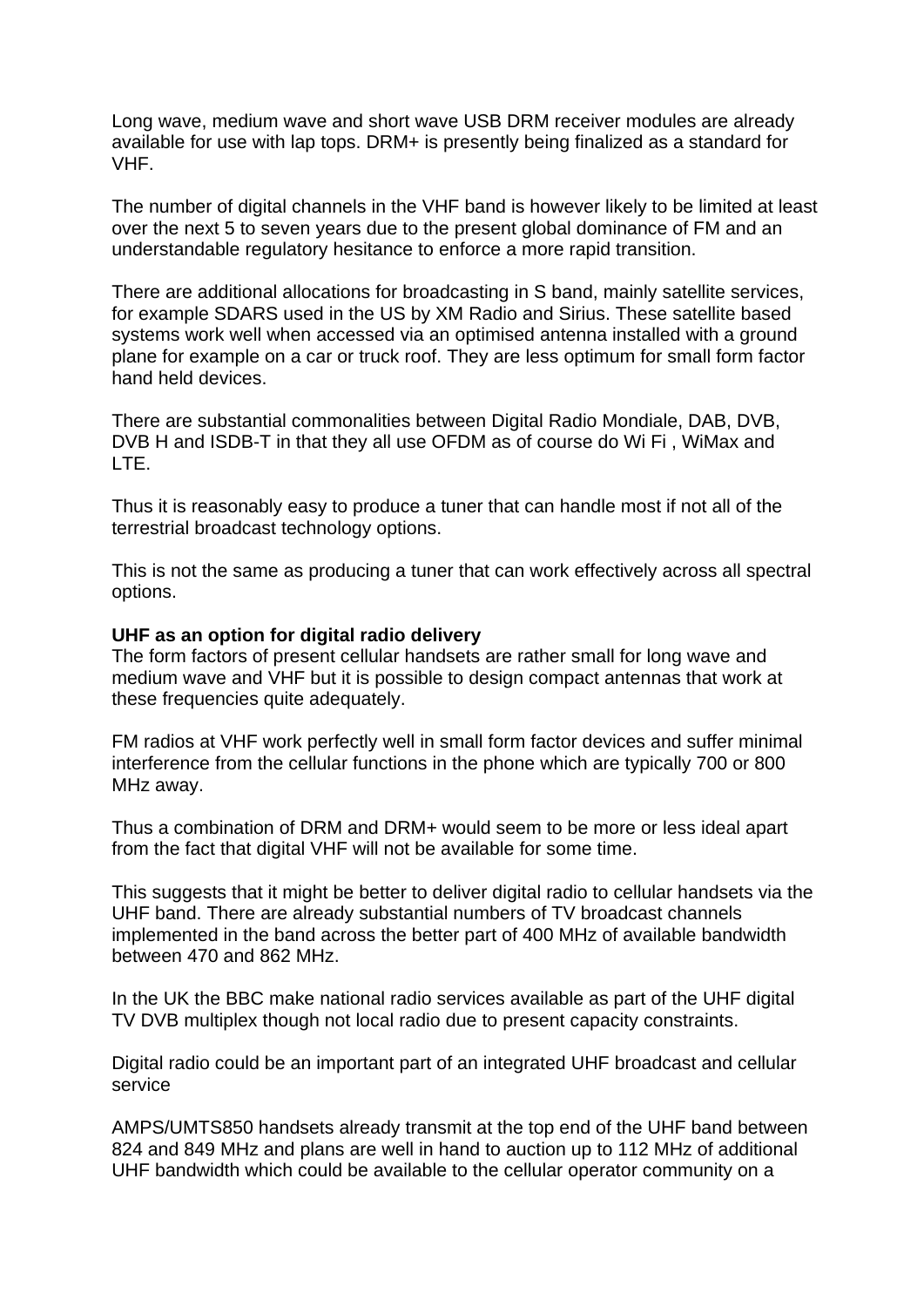global basis.

This introduces some useful potential benefits, for example being able to design an integrated tuner transceiver that can handle cellular and simultaneous digital radio and or digital TV reception.

However there are some practical tuner and transceiver design issues that need addressing.

## **Practical UHF Design considerations**

Locally generated cellular transmission power within a cellular handset can be of the order of between 20 and 23 dBm. This signal will be literally side by side with a wanted radio/TV broadcast signal of around -90 dBm.

This is not a problem provided the signals can be kept apart. Keeping signals apart implies filtering and dynamic range. Filtering implies a transition bandwidth or guard band that accommodates the roll off characteristics of the filters. Increasing dynamic range increases DC power drain.

In a cellular phone operating at 800 or 900 MHz the transition bandwidth needed to keep the cellular transmit energy out of the cellular receive path is 45 MHz. This is known as the duplex spacing. A broadcast signal would need a similar amount of protection.

There are other alternatives. For example a GSM phone is time division duplexed which means that it does not transmit and receive at the same time. A duplex filter and duplex spacing is therefore no longer needed though the duplex spacing is retained both for legacy reasons and to provide system sensitivity benefits.

The same principle can be applied to a broadcast receive signal.

The DVB standard includes DVB H. In DVB H the broadcast signal is time sliced. The original rationale for time slicing was and still is to reduce the DC power drain in the tuner - the tuner wakes up for a short period of time, recovers and decodes a transmission burst, moves the contents of the transmission burst into a buffer and goes back to sleep again. The time between receive bursts can be as long as 6 seconds but would typically be much shorter, of the order of tens of milliseconds.

Conveniently and not entirely coincidentally this fits neatly with the frame structures used in present and future cellular systems, allowing for the three signals in the handset (broadcast receive, cellular receive and cellular transmit) to be time division multiplexed together.

There are other incidental advantages. Spare time space in the multiplex can be used to process received signal strengths and error rates which can be used to drive handover algorithms for DVB H and handover and admission control for the cellular network.

This does not mean it would not be possible to receive a non time sliced broadcast signal, for example DVB rather than DVB H, in a cellular handset in the same band,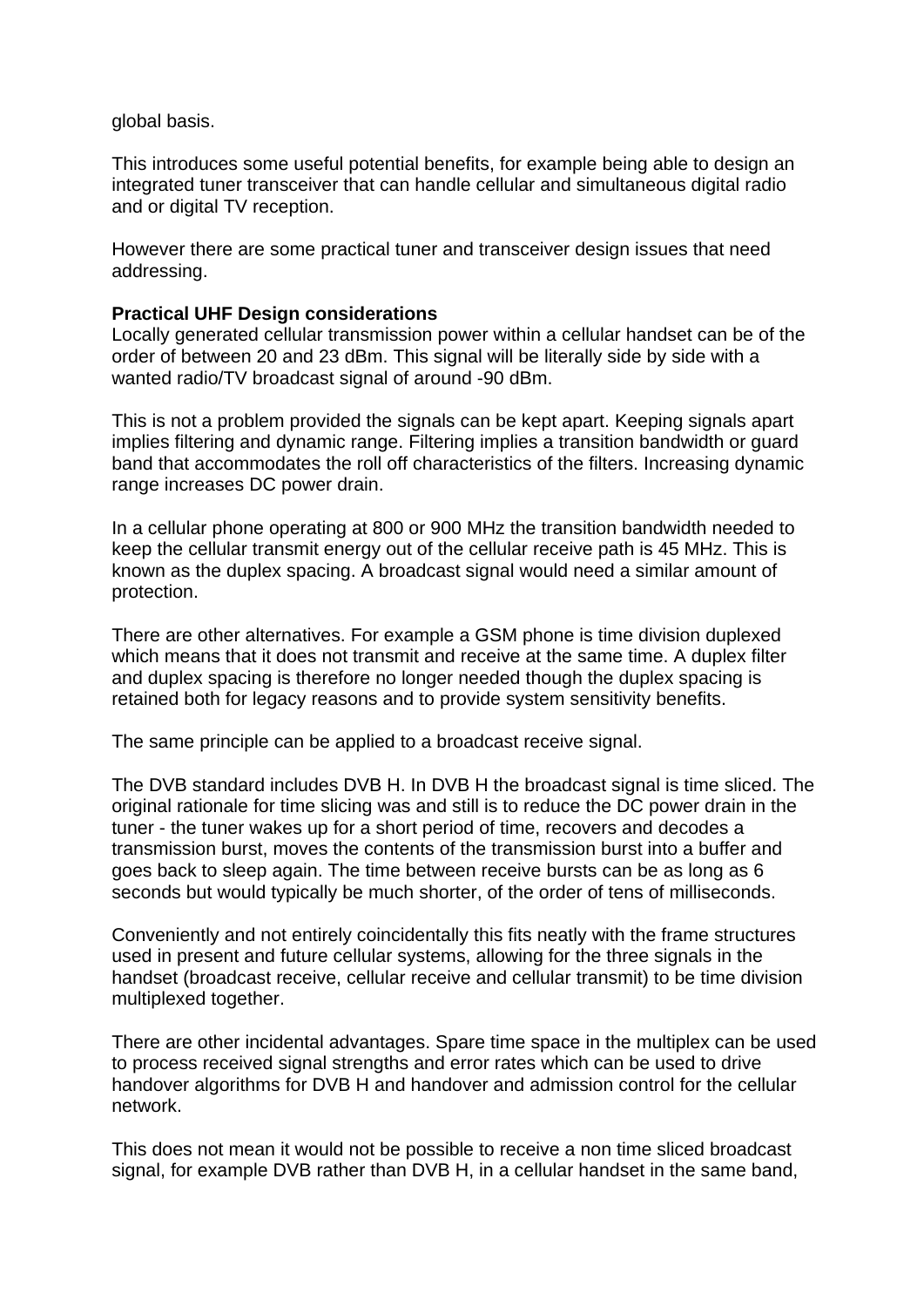for example UHF at the same time, but in this case a transition bandwidth would be needed which would need to be similar to existing cellular duplex spacing ratios.

However there are other differences that need to be addressed.

A DVB or DVB H tuner for UHF will generally be designed to tune across the band. It has to do this because digital broadcast channels could be anywhere in the band depending on the country in which the device is being used.

The alternative is to produce country or region specific variants which can just work on the locally available channels.

The disadvantage of tuning across the band is that it is hard/ impossible to deliver good sensitivity from the device and the device is vulnerable to interference from other in band transmissions, for example from other mobile cellular handsets.

The disadvantage of producing country specific or regionally specific variants is that it is difficult/ impossible to achieve economies of scale because addressable markets are too small.

The difference is significant. For example a digital broadcast tuner working across the whole UHF band would typically have a sensitivity of between -92 and -98 dBm.

A UMTS handset working across a much narrower band, for example 25 MHz rather than 400 MHz could have a sensitivity of better than -120 dBm.

Admittedly this is not a like for like comparison as the UMTS handset is working in a 5 MHz channel and the digital broadcast channel is 6, 7 or 8 MHz but the difference is any case substantial.

And the difference is important. One of the lessons learnt from the BT Movio experience in the UK and Modeo experience in New York is that users with an integrated cellular/mobile TV and radio receiver expect to listen to digital radio and for that matter to listen and watch digital TV wherever and when ever they have cellular coverage.

The present sensitivities available from digital TV and radio tuners are not sufficient to meet that experience expectation.

One option is to increase broadcast transmission power levels. To an extent this is happening as digital switch over proceeds. In the UK for example digital TV signals are being increased by 7 dB as and when analogue signals are turned off in a particular area.

The second option is to retransmit digital TV and digital radio signals from cellular transmitters. The objective with options 1 and 2 is to ensure that received signal strengths as seen by portable and mobile devices are similar irrespective of whether the received signals are cellular or digital broadcast.

The third option is to improve the sensitivity of the broadcast receiver.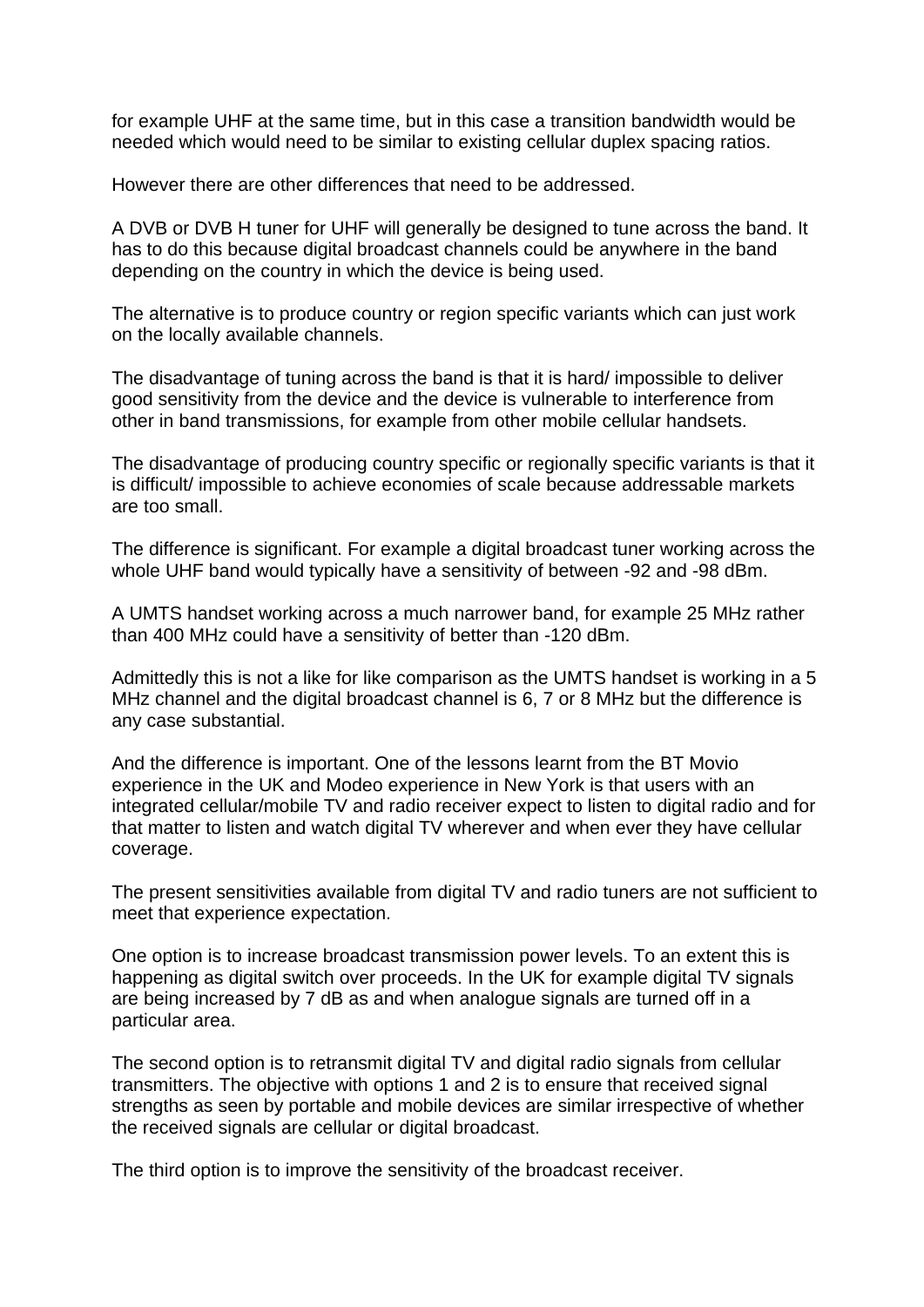UHF DVB tuners typically though not universally employ a notch filter to take out GSM 900 mobile transmit energy.

UHF tuners integrated with UHF cellular handsets essentially have to extend this principal and use band pass filtering to separate out each of the three signal paths, broadcast receive, cellular receive and cellular transmit.

This is possible provided there is sufficient transition bandwidth between the transmit path and two receive paths and sufficient dynamic range in the receiver to handle the largest received in band signal. The transition bandwidth can either be in the frequency domain (RF duplex spacing) and/or time domain (time division duplexing) or a mixture of both.

If time domain duplexing is used there are useful potential commonalities between DVB H and present and possible future cellular TDD and TDD/FDD frame structures.

The end result of combining options 1, 2 and 3 would be an integrated user device that could work as a cellular phone and receive digital radio and/or digital TV with equal efficiency both in terms of the link budget requirement and DC power drain.

### **Summary**

Analogue radio is now something of an anomaly in an increasingly digital world.

It is reasonable to assume that users will come to expect digital radio functionality in their cellular handsets as a right rather than a privilege. This is particularly true given the present promotion of mobile TV functionality in present devices.

It has to be recognised that implementing digital radio in the VHF band will be a slow process.

Similarly digital radio spectral allocations in L band and S band are not sufficiently universal to achieve sufficient economies of scale.

This leaves UHF as the most obvious option though possibly with long wave and medium wave as an additional part of the mix.

From a technology perspective this suggests that Digital Radio Mondiale and DVB would be useful partners.

From a handset design perspective adding digital radio and or digital TV into a UHF cellular phone and making them work together implies a need for some reasonably innovative filter and switching functions.

The scale economies that would be achieved form such a universal device would more than outweigh any associated component or performance cost penalties.

From a system planning perspective there is a strong imperative to balance out received strengths in mobile portable devices irrespective of whether the signals are broadband cellular or digital radio or digital TV.